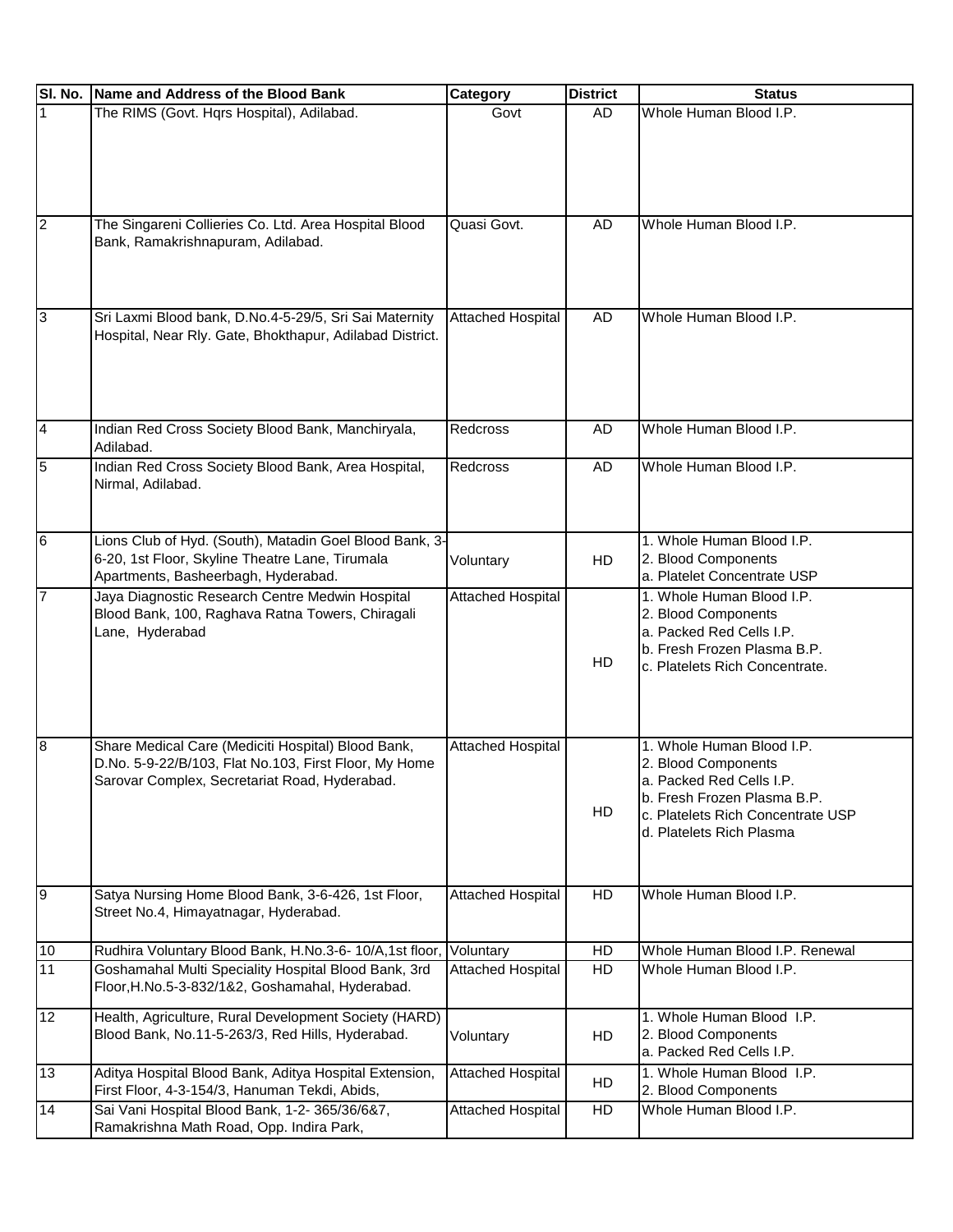| 15              | The ESI Hospital Blood Bank, ESI Hospital premises,<br>Ground Floor, Sanathanagar, Hyderabad.                                           | Govt                     | HD        | Whole Human Blood I.P.                                                                                                                                                                                                                                                      |
|-----------------|-----------------------------------------------------------------------------------------------------------------------------------------|--------------------------|-----------|-----------------------------------------------------------------------------------------------------------------------------------------------------------------------------------------------------------------------------------------------------------------------------|
| 16              | The Nizam's Institute of Medical Science<br>Blood Bank, Punjagutta, Hyderabad.                                                          | Autonomous               | HD        | 1. Whole Human Blood I.P.<br>2. Blood Components<br>a. Packed Red Cells<br>b. Fresh Frozen Plasma<br>c. Platelet Rich Plasma<br>d. Washed Packed Cells<br>e. Cryoprecipitate USP<br>f. Platelet Rich Conc. USP<br>g. Leucocyte Depleted RBC.                                |
| 17              | Institute of Transfusion Medicine & Research,<br>Road.No.1, Banjara Hills, Hyderabad.                                                   | Voluntary                | HD        | Renewal application pending in the Head<br>Quarters for the year 2007-2011.<br>Whole Human Blood I.P.                                                                                                                                                                       |
| 18              | Chiranjeevi Blood Bank, Road No.1, Jubliee Hills<br>checkpost, Hyderabad.                                                               | Voluntary                | HD        | 1. Whole Human Blood I.P.<br>2. Blood Components<br>a. Packed Red Blood Cells I.P.<br>b. Fresh Frozen Plasma B.P.<br>c. Platelet Rich Plasma<br>d. Platelets Rich Conc. USP<br>e. Frozen Plasma.<br>3. Apheresis (Plasmapheresis &<br>Plateletspheresis)                    |
| $\overline{19}$ | Apollo Hospital Enterprises Ltd. Apollo Blood Bank<br>Centre, Jubilee Hills, Hyderabad.                                                 | <b>Attached Hospital</b> | HD        | Whole Human Blood I.P.                                                                                                                                                                                                                                                      |
| $\overline{20}$ | Global Hospital Blood Bank, Lakdikapul, Hyderabad.                                                                                      | <b>Attached Hospital</b> | HD        | Whole Human Blood I.P.                                                                                                                                                                                                                                                      |
| 21              | Genetic Products Charitable Association Blood Bank,<br>G-Block, Kanthi Shikara Complex, Punjagutta,<br>Hyderabad.                       | Voluntary                | HD        | 1. Whole Human Blood I.P.<br>2. Blood Components<br>a. Plasmaphrresis<br>b. Plateletpheresis<br>c. Leucapheresis                                                                                                                                                            |
| $\overline{22}$ | Indo-American Research Centre, Road No.14, Banjara<br>Hills, Hyderabad - 500 034.                                                       | <b>Attached Hospital</b> | HD        | 1. Whole Human Blood I.P.<br>2. Blood Components<br>a. Fresh Frozen Plasma B.P.<br>b. Packed Red Cells I.P<br>c. Platelet Rich Concentrate USP<br>d. Granulocyte Concentrate<br>e. Cryoprecipitate USP<br>f. Platelets Rich Plasma.                                         |
| 23              | Image Hospital Blood Bank (A Division of Image<br>Healthcare Limited), 1st Floor, Image House, 8-3-<br>903/F/12&1, Ameerpet, Hyderabad. | <b>Attached Hospital</b> | <b>HD</b> | 1. Whole Human Blood I.P.<br>2. Blood Components<br>a. Concentrate Human R.B.C.<br>b. Fresh Frozen Plasma<br>c. Platelet Concentrates<br>d. Cryoprecipitate<br>e. Granulocyte Concentrate<br>f. Platelet Rich Plasma APHERESIS:<br>a. Plasmapheresis<br>b. Plateletpheresis |
| 24              | The Military Hospital Blood Bank, Military Hospital<br>Premises, Golconda, Hyderabad                                                    | Central Govt.            | HD        | Whole Human Blood I.P.                                                                                                                                                                                                                                                      |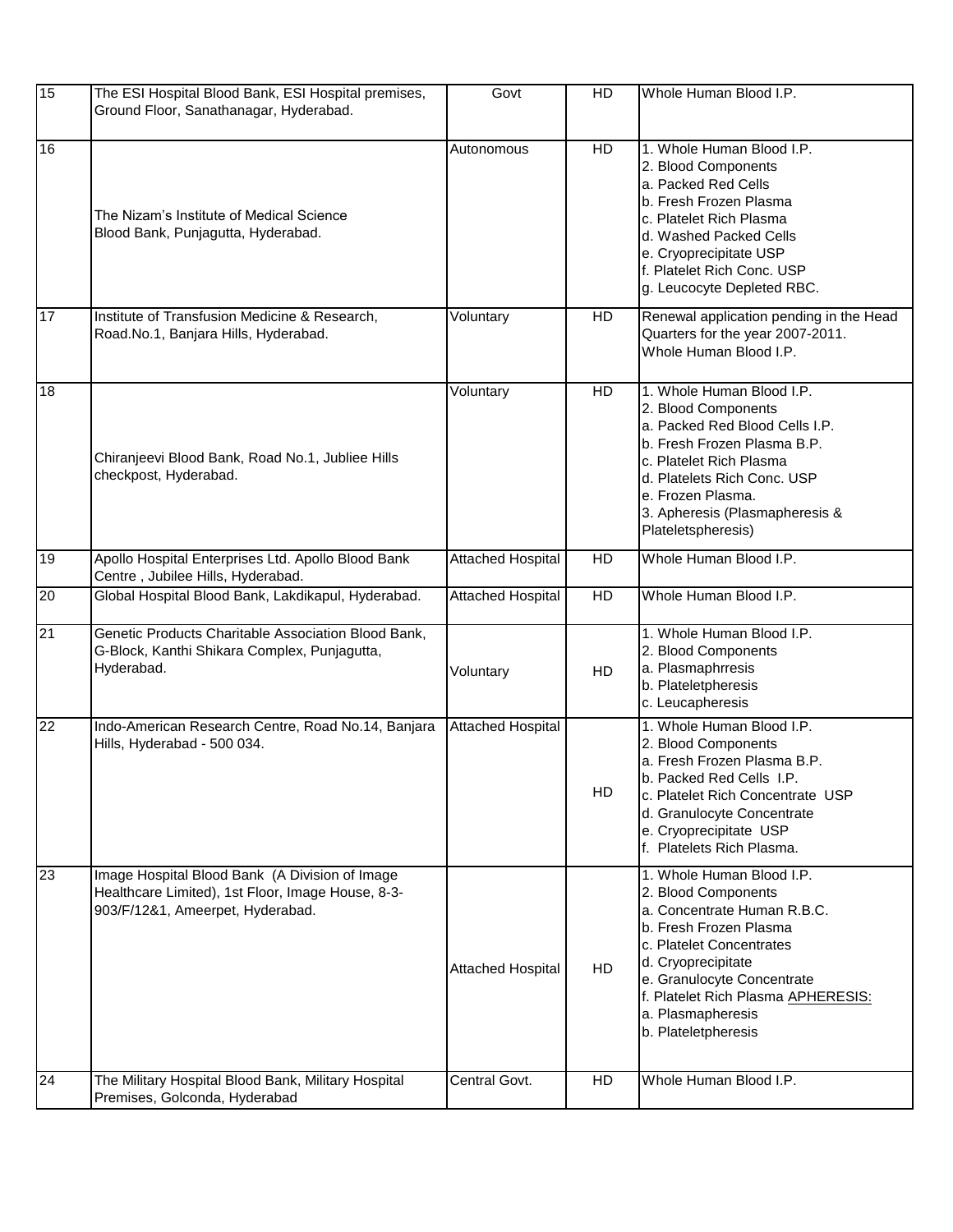| 25              | Care Hospital Blood Bank, 1st Floor, Road No.1,<br>Banjara Hills, Hyderabad.                                                                    | <b>Attached Hospital</b> | HD        | SCN issued for Joint Inspection for the<br>year 2007-2011.<br>Whole Human Blood I.P.                                                                                                                                                                                                        |
|-----------------|-------------------------------------------------------------------------------------------------------------------------------------------------|--------------------------|-----------|---------------------------------------------------------------------------------------------------------------------------------------------------------------------------------------------------------------------------------------------------------------------------------------------|
| 26              | Vivekananda Environmental International Society Social Voluntary<br>Service Blood Bank, 12-2- 790/53/1, Ayodhyanagar,<br>Mehdipatnam, Hyderabad |                          | HD        | Whole Human Blood I.P.                                                                                                                                                                                                                                                                      |
| $\overline{27}$ | Yashoda Super Speciality Hospital Blood Bank, Second<br>Floor, D.No.6-3-903/A/4/F-3, Shiridi Apartment,<br>Somajiguda, Hyderabad.               | <b>Attached Hospital</b> | HD        | 1. Whole Human Blood I.P.<br>2. Blood Components<br>a. Packed Red Cells I.P.<br>b. Fresh Frozen Plasma B.P.<br>c. Platelet Rich Plasma<br>d. Cryoprecipitate<br>3. Apheresis<br>a. Plasmapheresis<br>b. Plateletpheresis<br>c. Leukopheresis                                                |
| 28              | NTR Memorial Trust Blood Bank, D.No. 8-2-<br>120/NBTR/2, Annexure Building, 1st Floor, Road No.14,<br>Banjara Hills, Hyderabad 500034           | Voluntary                | HD        | 1. Whole Human Blood I.P.<br>2. Blood Components<br>a. Packed Red Cells I.P.<br>b. Washed Cells<br>c. Fresh Frozen Plasma B.P.<br>d. Pooled Plasma<br>e. Single Donor Plasma<br>f. Platelet Rich Plasma<br>g. Platelet Rich Concentrate<br>h. Granulocyte Concentrate<br>I. Cryoprecipitate |
| 29              | Challa Hospital Blood Bank, (A Multi Speciality<br>Hospital), D.No. 7-1-71/A/1, 1st Floor, Dharam Karam<br>Road, Ameerpet, Hyderabad.           | <b>Attached Hospital</b> | <b>HD</b> | 1. Whole Human Blood I.P.<br>2. Blood Components<br>a. Packed Red Blood Cells I.P.<br>b. Fresh Frozen Plasma B.P.<br>c. Sigle Donor Plasma<br>d. Platelet Concentrate and<br>e. Plateletpheresis.                                                                                           |
| 30              | Star Hospital Blood Bank, Banjara Hills, Hyderabad.                                                                                             | <b>Attached Hospital</b> | HD        | Whole Human Blood I.P.                                                                                                                                                                                                                                                                      |
| 31              | Prime Hospital Blood Bank, Plot No.4, Behind<br>Mythrivanam Building, Ameerpet, Hyderabad.                                                      | Attached Hospital        | HD        | Whole Human Blood I.P.                                                                                                                                                                                                                                                                      |
| 32              | Aarohi Blood Bank, No.6-3-182/1 to 3, 3rd Floor, Lake<br>View Plaza, Road No.1, Banjara Hills, Hyderabad.                                       | Voluntary                | HD        | Whole Human Blood I.P.                                                                                                                                                                                                                                                                      |
| 33              | The A.P.Chest & General Hospital, Hyderabad.                                                                                                    | Govt                     | HD        | SCN/SPO issued at pending renewal<br>Licence due to Technical Staff and<br>Equipments & records. Under process<br>2008-2012.<br>Whole Human Blood I.P.                                                                                                                                      |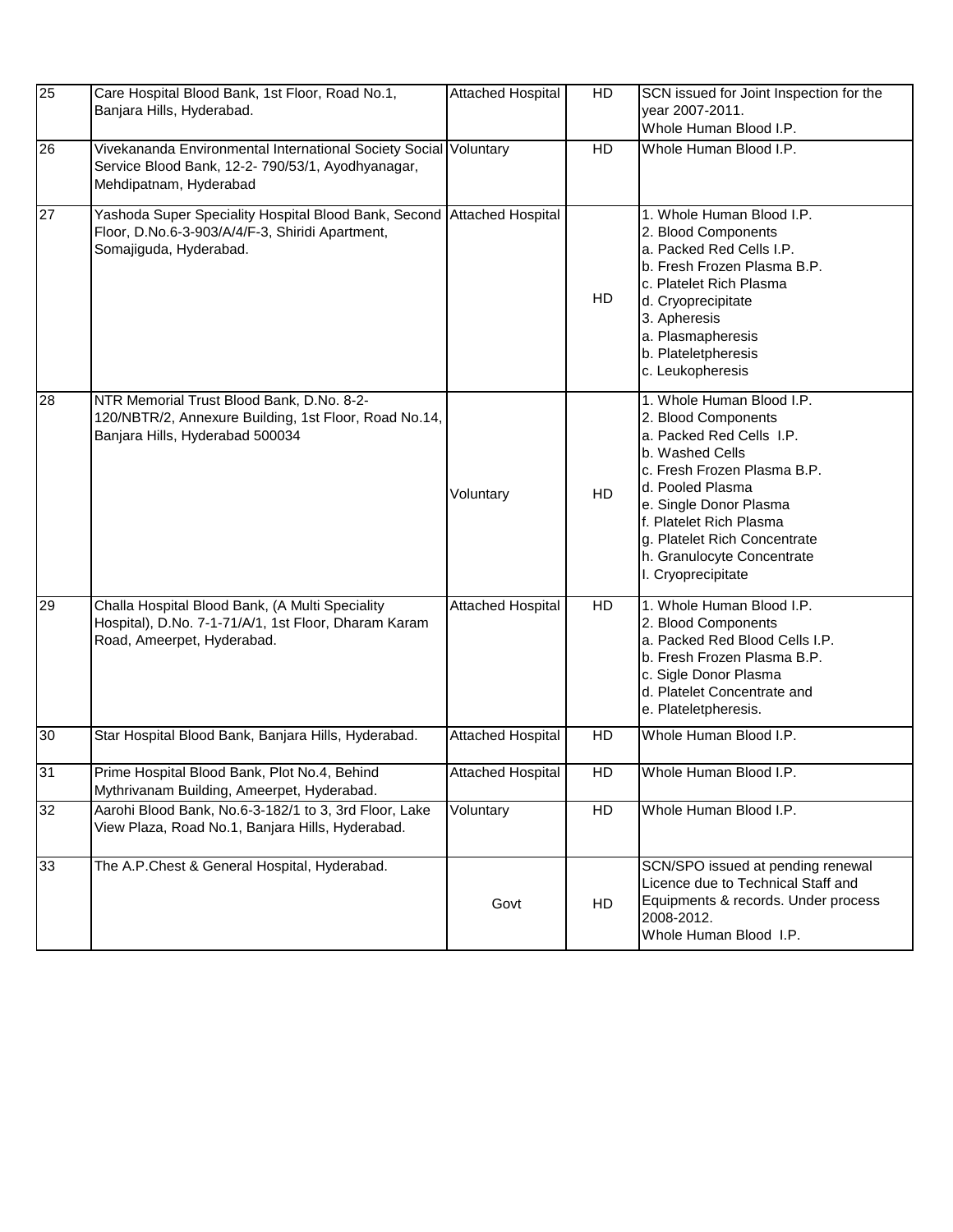| 34 | St. Theresa's Hospital Blood Bank,<br>Erragadda, Sanathnagar, Hyderabad.                                                                                              | <b>Attached Hospital</b> | <b>HD</b> | 1. Whole Human Blood I.P.<br>2. Blood Components<br>a. Packed Red Blood Cells I.P.<br>b. Washed Cells<br>c. Fresh Frozen Plasma I.P.<br>d. Platelets Rich Concentrate<br>e. Single Donar Plasma<br>f. Platelets Rich Plasma & Apheresis<br>(Plasmapheresis & Plateletpheresis) |
|----|-----------------------------------------------------------------------------------------------------------------------------------------------------------------------|--------------------------|-----------|--------------------------------------------------------------------------------------------------------------------------------------------------------------------------------------------------------------------------------------------------------------------------------|
| 35 | The Govt. Maternity Hospt. Nayapul, Hyderabad                                                                                                                         | Govt                     | HD        | Send to the New Delhi for renewal for the<br>2008-2012.<br>Whole Human Blood LP.                                                                                                                                                                                               |
| 36 | Owaisi Medical and Research Centre, Nawab Lutfud<br>Dowli Palace, Kanchanbagh, Hyderabad                                                                              | Attached Hospital        | <b>HD</b> | Whole Human Blood I.P.                                                                                                                                                                                                                                                         |
| 37 | Princess Esra Hospital Blood Bank, Second Floor, 23-2- Attached Hospital<br>665, Shah Ali Banda, Hyd.                                                                 |                          | <b>HD</b> | Whole Human Blood I.P.                                                                                                                                                                                                                                                         |
| 38 | Thalassemia and Sickle Cell Society Vuppala Venkaiah<br>Memorial Blood Bank, D.No.22-8-496 to 501, 1st and<br>2nd floor, Chatta Bazar X Road, Near City Civil Courts, | Voluntary                | <b>HD</b> | 1. Whole Human Blood I.P.<br>2. Blood Components<br>a. Packed Red Cells I.P.                                                                                                                                                                                                   |
| 39 | The Osmania General Hospital Blood Bank, Osmania<br>General Hospital Premises, Hyderabad.                                                                             | Govt                     | HD        | 1. Whole Human Blood I.P.<br>2. Blood Components<br>a, Fresh Frozen Plama I.P.                                                                                                                                                                                                 |
| 40 | The Govt. Niloufer Hospital Blood Bank, Premises of<br>Government Niloufer Hospital, Red Hills, Hyderabad.                                                            | Govt                     | <b>HD</b> | Whole Human Blood I.P.                                                                                                                                                                                                                                                         |
| 41 | Indian Red Cross Society Blood Bank, A.P. State Br.,<br>Vidhyanagar, Hyderabad.                                                                                       | Redcross                 | <b>HD</b> | 1. Whole Human Blood I.P.<br>2. Blood Components<br>a. Packed Red Cells I.P.<br>b. Fresh Frozen Plasma B.P.<br>c. Platelets Rich Conc. USP<br>d. Cryoprecipitate<br>e. Frozen Plasma                                                                                           |
| 42 | Durgabhai Deshmukh Hospital, Andhra Mahila Sabha<br>University Road, Hyderabad.                                                                                       | <b>Attached Hospital</b> | <b>HD</b> | Sent to Delhi for the year 2007-2011.<br>Whole Human Blood I.P.                                                                                                                                                                                                                |
| 43 | Yashoda Hospital Blood Bank, Nalgonda X Road,<br>Malakpet, Hyderabad.                                                                                                 | <b>Attached Hospital</b> | <b>HD</b> | Whole Human Blood I.P.                                                                                                                                                                                                                                                         |
| 44 | Care Hospital Blood Bank, (A Unit of Quality Care India<br>Limited), Third Floor, 5-4-199, J.N. Road, Nampally,<br>Hyderabad.                                         | <b>Attached Hospital</b> | <b>HD</b> | 1. Whole Human Blood I.P.<br>2. Blood Components<br>a. Paced Red Cells I.P.<br>b. Fresh Frozen Plasma B.P.<br>c. Cryoprecipitate USP<br>d. Platelets Concentrate I.P.<br>e. Platelets Rich Plasma USP.                                                                         |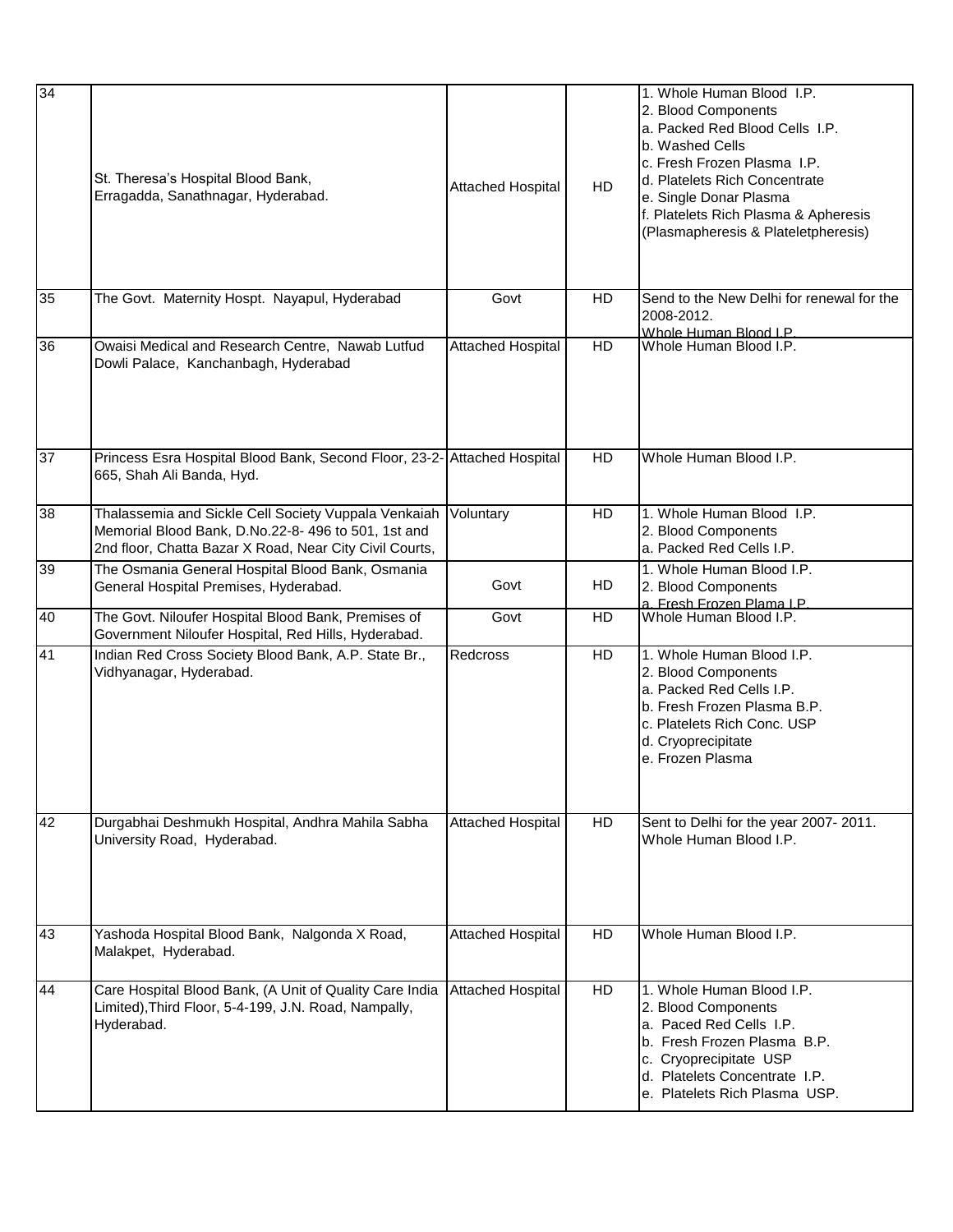| 45 | Mahavir Hospital, A.C.Guards, Hyderabad.                                                                                                 | <b>Attached Hospital</b> | HD        | Renewal for 2008-2012 Joint Inspection<br>received Show cause notice issued for<br>violation pointed out in inspection.                                                                                                                   |
|----|------------------------------------------------------------------------------------------------------------------------------------------|--------------------------|-----------|-------------------------------------------------------------------------------------------------------------------------------------------------------------------------------------------------------------------------------------------|
| 46 | Hyderabad Kidney & Laparoscopic Centre Blood Bank,<br>16-2-674/12, 5th floor, Judges colony, Malakpet,                                   | <b>Attached Hospital</b> | HD        | Whole Human Blood I.P.                                                                                                                                                                                                                    |
| 47 | Seha Blood Bank of seha Medical Pvt.Ltd. 6-2-1/A/11,<br>View Towers, Lakdikapool, Hyderabad                                              | <b>Attached Hospital</b> | HD        | Renewal application received for the<br>period 2010-2015 already send to the<br>CDSCO.<br>Whole Human Blood I.P. Inspection<br>Report dated: 30.04.2010.<br>SCN/SPO Issued on 31.08.2010 Seized<br>16 units of Whole Human Blood I.P. and |
| 48 | The M.N.J.Institute of Ancology and Cancer Research<br>Centre, Red Hills, Hyderabad.                                                     | Govt                     | HD        | Whole Human Blood I.P. Renewal<br>application submitted.                                                                                                                                                                                  |
| 49 | Asian Institute of Gartroentrology Blood Bank, 6-3-661,<br>Somajiguda, Hyderabad.                                                        | <b>Attached Hospital</b> | HD        | Whole Human Blood I.P.                                                                                                                                                                                                                    |
| 50 | Himabindhu Multispeciality Hospital Blood Bank, H.No.<br>17-1-383/1/1, 1st Floor, Vinay Nagar, Sagar Road,<br>Santhosh Nagar, Hyderabad. | <b>Attached Hospital</b> | HD        | Whole Human Blood I.P.                                                                                                                                                                                                                    |
| 51 | Rakshita Blood Bank, H.No.5-1-931, First Floor,<br>Jambagh, Putlibowli, Hyderabad                                                        | Voluntary                | HD        | Whole Human Blood I.P.                                                                                                                                                                                                                    |
| 52 | Sri Balaji Blood Bank (A Unit of Sri Balaji Educational<br>Society), Cellar Portion, 16-8-923, Nalgonda X Road,                          | Educational<br>society   | <b>HD</b> | 1. Whole Human Blood I.P.<br>2. Blood Components                                                                                                                                                                                          |
| 53 | The Govt. Maternity Hosp. B.B., Sultan Bazar,<br>Hyderabad                                                                               | Govt                     | HD        | Whole Human Blood I.P.                                                                                                                                                                                                                    |
| 54 | The Institute of Preventive Medicine, Public Health<br>Laboratories and Food (Health) Administration,                                    | Govt                     | HD        | 1. Whole Human Blood I.P.<br>2. Blood Components.                                                                                                                                                                                         |
| 55 | Lions Club of Hyd. (East) Bank Street, (Koti) Bhanji<br>Kherji B.B. Hyderabad                                                            | Voluntary                | HD        | Whole Human Blood I.P.                                                                                                                                                                                                                    |
| 56 | Mythri Charitable Trust Blood bank, and Transfusion<br>Centre, 3-4-808, 1st Floor, Barkatpura, Hyderabad.                                | Voluntary                | <b>HD</b> | Whole Human Blood I.P.                                                                                                                                                                                                                    |
| 57 | Sanjeevini Blood Bank, Sanjeevini Non- Governmental<br>Organisation, Niveditha Orthopaedic Center, H.No.1-1-                             | Voluntary                | HD        | Sending to the New Delhi for the year<br>2009-2013                                                                                                                                                                                        |
| 58 | Kamineni Health Services Pvt.Ltd. Blood Bank, D.No.4-<br>1-1227, Boggulakunta, Kingkoti, Hyderabad                                       | <b>Attached Hospital</b> | HD        | Whole Human Blood I.P.                                                                                                                                                                                                                    |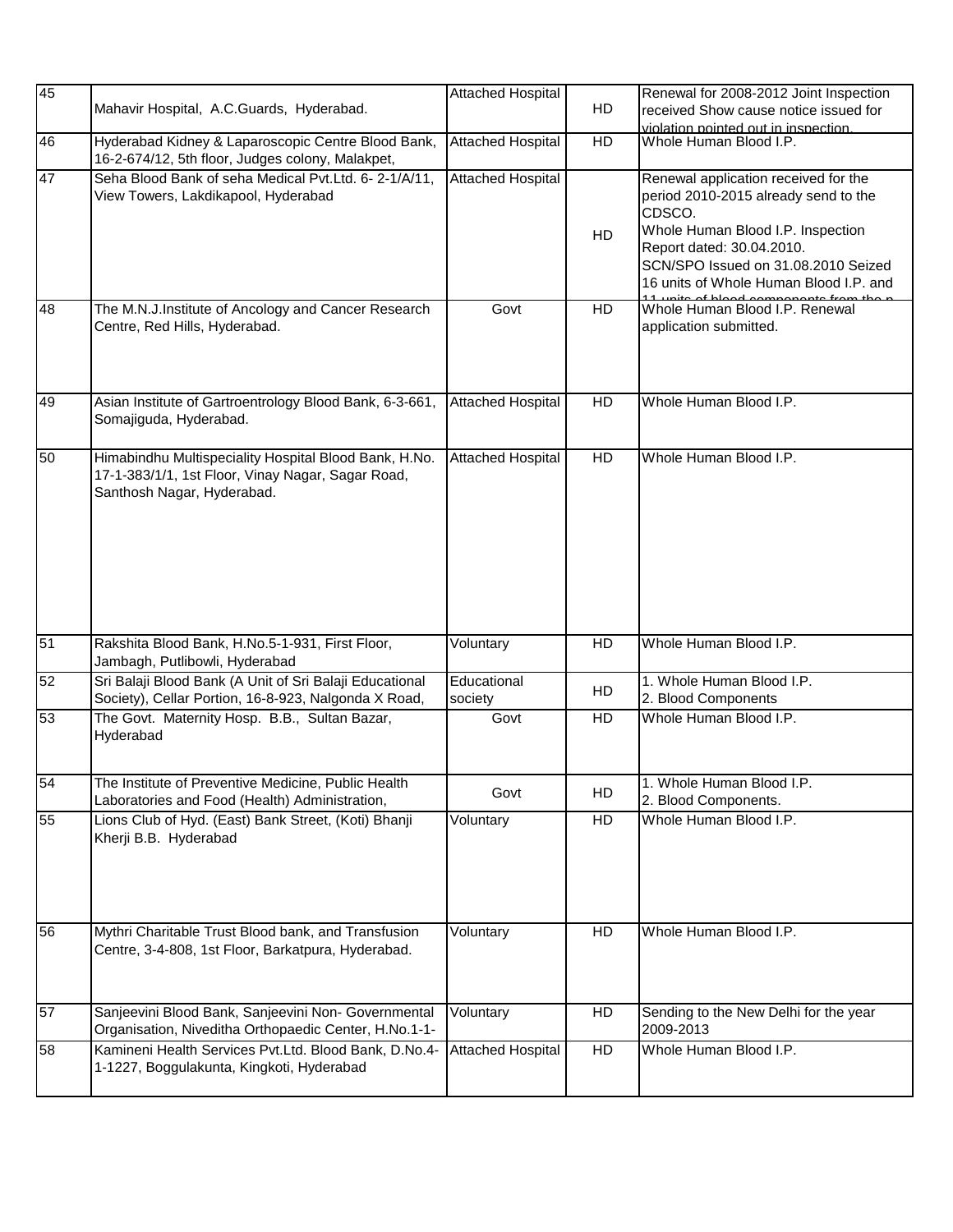| 59 | The Gandhi General Hospital Blood Bank,<br>Secunderabad                                                                                                      | Govt                     | <b>HD</b> | CDSCO for Joint Inspection submitted and<br>issue SCN for the year 2009-2013.<br>1. Whole Human Blood I.P.<br>2. Blood Components<br>a. Fresh Frozen Plasma B.P.<br>b. Conc. Human R.B.C. I.P.<br>c. Platelet Concentrate U.S.P.<br>d. Cryoprecipitate U.S.P.<br>e. Washed Red Cells |
|----|--------------------------------------------------------------------------------------------------------------------------------------------------------------|--------------------------|-----------|--------------------------------------------------------------------------------------------------------------------------------------------------------------------------------------------------------------------------------------------------------------------------------------|
| 60 | The South Central Railway Hospital Lalaguda,<br>Secunderabad.                                                                                                | Central Govt.            | HD        | Joint inspection report received scn<br>issued.<br>Whole Human Blood I.P.                                                                                                                                                                                                            |
| 61 | The Military Hospital Blood Bank, Military Hospital<br>premises Trimulgherry, Secunderabad.                                                                  | Central Govt.            | <b>HD</b> | 1. Whole Human Blood I.P.<br>2. Blood Components<br>a. Fresh Frozen Plasma B.P.                                                                                                                                                                                                      |
| 62 | The APSRTC Hospt., Blood Bank, Tarnaka,<br>Hyderabad                                                                                                         | Quasi Govt.              | HD        | SCN/SPO issued dated: 09.10.2007<br>change of premises letter addressed to<br>pay fees and required documents on                                                                                                                                                                     |
| 63 | Lions Club of Secunderabad GSB Blood Bank,<br>Secunderabad                                                                                                   | Voluntary                | HD        | Whole Human Blood I.P. application<br>submitted and under process. SBTC and<br>SOP is not submitted.                                                                                                                                                                                 |
| 64 | Krishna Institute of Medical Sciences Ltd, Blood Bank,<br>Minister Road, Secunderabad.                                                                       | Attached Hospital        | HD        | 1. Whole Human Blood I.P.<br>2. Blood Components                                                                                                                                                                                                                                     |
| 65 | Yashoda Hospital (A Unit of Datta Chandra Hospital<br>Pvt. Ltd.) Blood Bank, 4th Floor, H.No.1-1-156/157,<br>Alexander Road, Sec'bad                         | <b>Attached Hospital</b> | HD        | Joint Inspection report received and Show<br>cause notice issued. Whole Human Blood<br>I.P.                                                                                                                                                                                          |
| 66 | Jeevadhara Voluntary Blood Bank (A Unit of<br>Jeevadhaara Society), H.No.9-4-269 to 275, Saluja<br>Hospital, Second Floor, Rezimental Bazar,<br>Secunderabad | Voluntary                | HD        | 1. Whole Human Blood I.P.<br>2. Blood Components<br>a. Packed Red Blood Cells I.P.<br>b. Saline Washed Red Blood Cells<br>c. Fresh Frozen Plasma B.P.<br>d. Platelets Concentrate I.P.<br>e. Platelets Rich Plasma<br>f. Cryoprecipitate<br>3. Apheresis<br>a. Plateletspheresis &   |
| 67 | Vivekananda Environmental International Society Social<br>Service Blood Bank, H.No.9-1- 127/D/1, Opp: St.Mary's<br>Church, S.D.Road, Secunderabad            | Voluntary                | <b>HD</b> | Whole Human Blood I.P. application<br>received and under process. For want of<br>SBTC.                                                                                                                                                                                               |
| 68 | Janani Voluntary Blood Bank (A Unit of Janani<br>Organization), D.No.9-1-66/3, 2nd Floor, Lane Opp.                                                          | Voluntary                | <b>HD</b> | Whole Human Blood I.P.                                                                                                                                                                                                                                                               |
| 69 | Sunshine Hospital Blood Bank, No.1-7-201- to 205,<br>P.G.Road, Beside Paradise Hotel, Secunderabad.                                                          | Attached Hospital        | HD        | 1. Whole Human Blood I.P.<br>2. Blood Components                                                                                                                                                                                                                                     |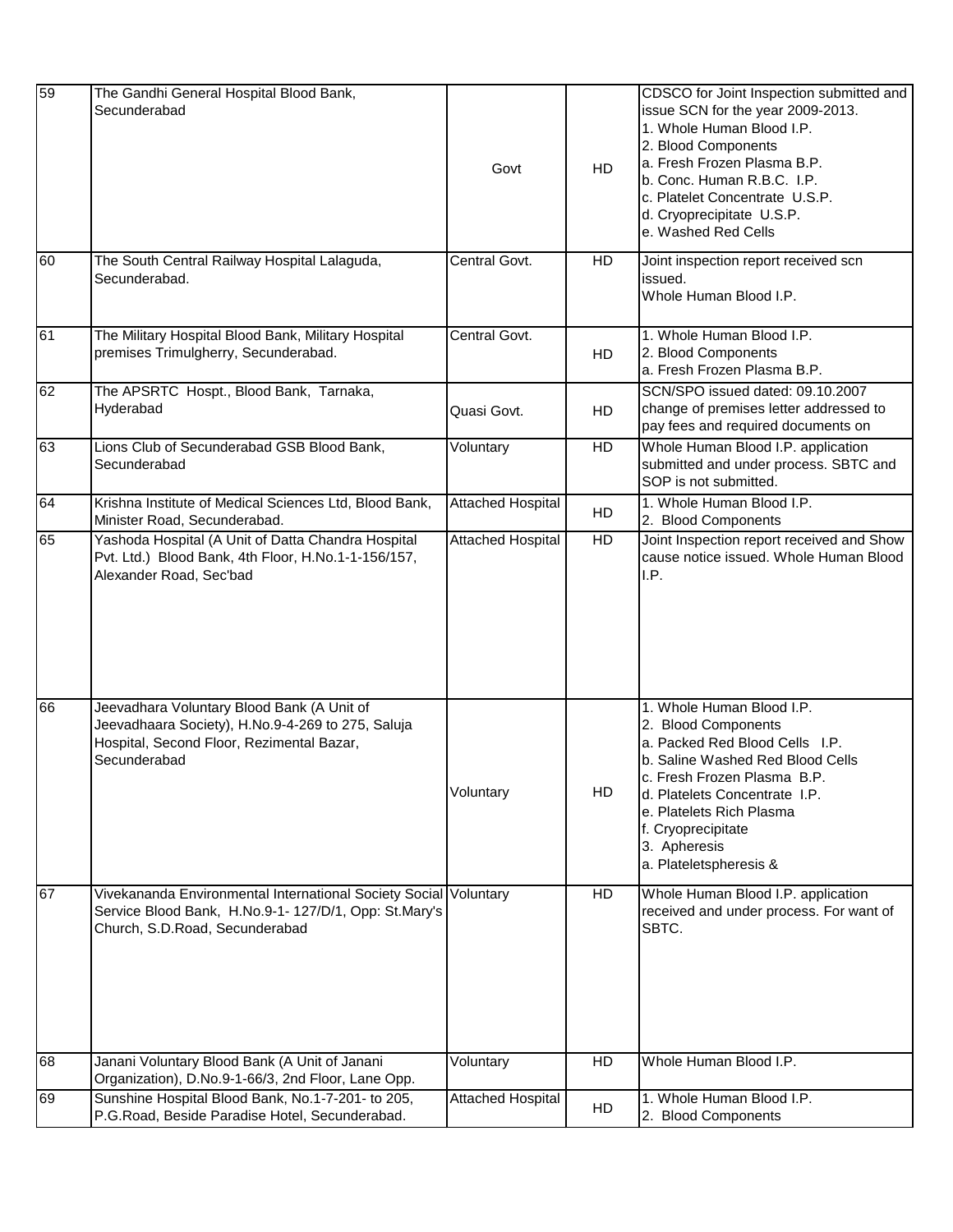| 70              | The District Head Quarters Hospital Blood Bank, Govt.<br>Head Quarters Hospital, Khammam.                                         | Govt                        | KM              | Whole Human Blood I.P.                                                                                                                                                                 |
|-----------------|-----------------------------------------------------------------------------------------------------------------------------------|-----------------------------|-----------------|----------------------------------------------------------------------------------------------------------------------------------------------------------------------------------------|
| $\overline{71}$ | Cure Emergency Hospital Blood Bank, 11-2-91/A,<br>Balaji nagar, Narasimha Swamy Temple Road,<br>Khammam.                          | <b>Attached Hospital KM</b> |                 | Whole Human Blood I.P.                                                                                                                                                                 |
| $\overline{72}$ | Sri Kanaka Durga Kidney Centre and Poly Clinic Blood<br>Bank, D.No.11-2-29/2, Wyra Road, Khammam.                                 | Voluntary                   | KM              | Whole Human Blood I.P.                                                                                                                                                                 |
| 73              | Rudhira Voluntary Blood Bank<br>(A Unit of Rudhira Health Organization), H.No.11-4-<br>25/A, 1st & 2nd Floor, Wyra Road, Khammam. | Voluntary                   | KM              | Whole Human Blood I.P.                                                                                                                                                                 |
| 74              | Siva Multi Speciality Hospital Blood Bank, H.No.11-2-<br>44, Balaji Nagar, Wyra Road, Khammam.                                    | Attached Hospital KM        |                 | Whole Human Blood I.P.                                                                                                                                                                 |
| 75              | The Government Area Hospital Blood Bank,<br>Bhadrachalam, Khammam                                                                 | Govt                        | KM              | Application for renewal for 01-02 & 03-07<br>pending. Renewal 2008-2012 received<br>Joint Inspection report awaited and challan<br>paid under user chargers.<br>Whole Human Blood I.P. |
| 76              | The Singareni Collieries Co. Ltd. Hospital Blood Bank,<br>Main Hospital, Kothagudem, Khammam.                                     | Quasi Govt.                 | $\overline{KM}$ | Whole Human Blood I.P.                                                                                                                                                                 |
| $\overline{77}$ | The Govt. Area Hospital Blood Bank, Kothagudem,<br>Khammam                                                                        | Govt                        | KM              | Renewal 2008-2012 received SBTC,<br>awaited Joint Inspection report.<br>Whole Human Blood I.P.                                                                                         |
| $\overline{78}$ | Sarala Blood Bank, D.No.6-12-274/12/28,<br>M.G. Road, Kothagudem, Khammam.                                                        | Voluntary                   | $\overline{KM}$ | Whole Human Blood I.P. Application not<br>received.                                                                                                                                    |
| 79              | The Singareni Collieries Co. Ltd. Area Hospital Blood<br>Bank, Godavarikhani, Karimnagar.                                         | Quasi Govt.                 | KN              | Application submitted at Drugs Inspector,<br>office at Jagityal for the year 2008-2012.                                                                                                |
| 80              | Nelavelly Laxmna Rao Social Service Charitable Trust<br>Blood Bank, Jagtyal, Karimnagar Dist                                      | Voluntary                   | KN              | Whole Human Blood I.P. Application not<br>received for the year 2011-2016.                                                                                                             |
| 81              | The Govt. District Head Quarters Hospital Blood Bank,<br>Karimnagar.                                                              | Govt                        | <b>KN</b>       | 1. Whole Human Blood I.P.<br>2. Blood Components                                                                                                                                       |
| 82              | Chalmeda Ananda Rao Institute of Medical Sciences<br>Blood Bank, Block C, Ground Floor, Bommakal (V),<br>Karimnagar.              | <b>Attached Hospital</b>    | KN              | 1. Whole Human Blood I.P.<br>2. Blood Components.<br>a. Packed Red Blood Cells I.P.                                                                                                    |
| 83              | Prathima Institute of Medical Sciences Blood Bank, 1st<br>Floor, Hospital Building, Nagunur, Karimnagar.                          | <b>Attached Hospital</b>    | <b>KN</b>       | 1. Whole Human Blood I.P.<br>2. Blood Components<br>a. Packed Red Cells I.P.<br>b. Platelet Rich Plasma                                                                                |
| 84              | Indian Red Cross Society Blood Bank, D.No.4-1-22,<br>Osmanpur, Karimnagar.                                                        | Redcross                    | KN              | Whole Human Blood I.P.                                                                                                                                                                 |
| 85              | Abhilasha Nursing Home Blood Bank, 6-6- 455, Civil<br>Hospital Chourasta, Karimnagar.                                             | <b>Attached Hospital</b>    | KN              | Whole Human Blood I.P.                                                                                                                                                                 |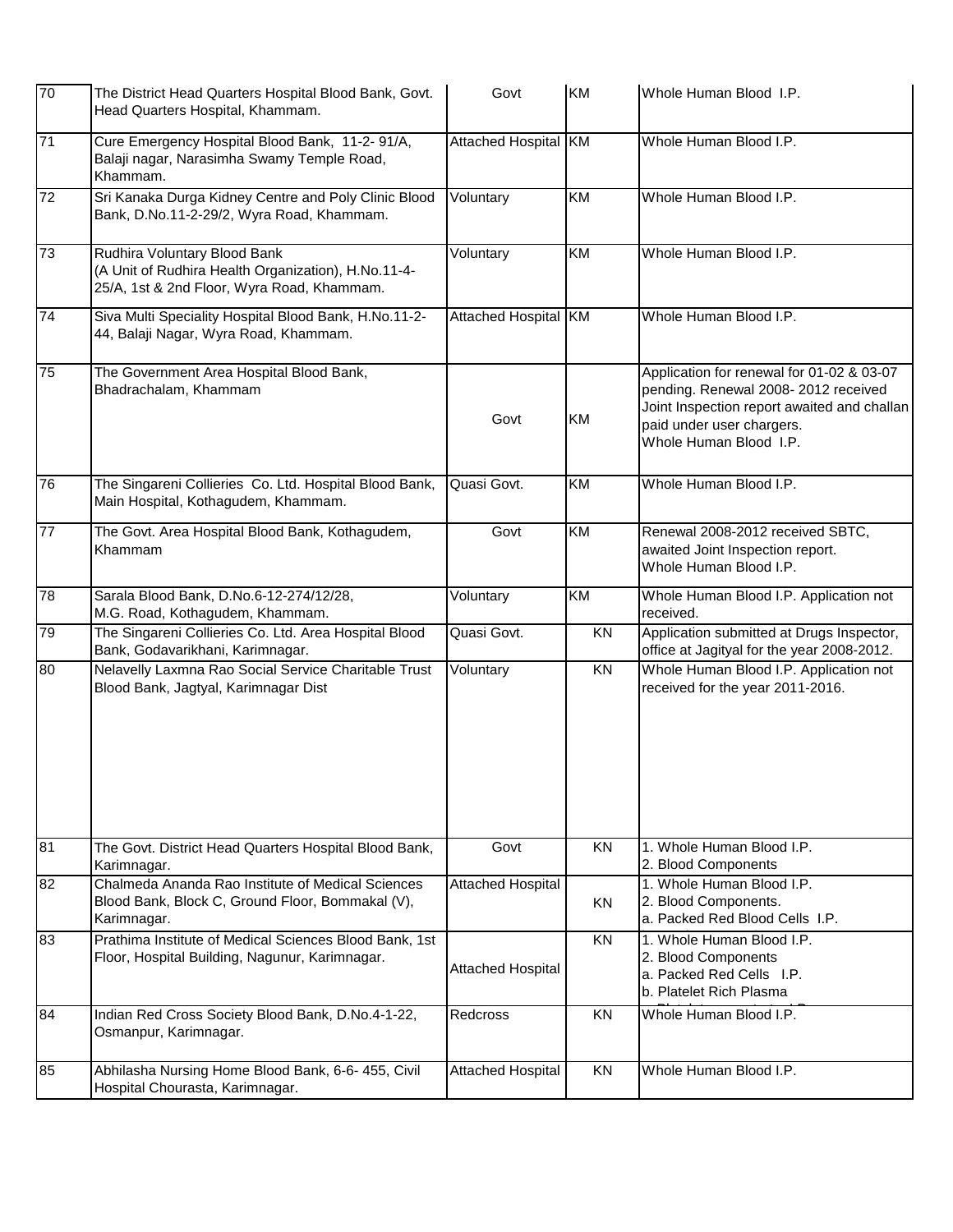| 86  | Indian Red Cross Society Blood Bank, Area Hospital,<br>Jagityal, Karimnagar Dist.                                      | Redcross             | KN        | Whole Human Blood I.P.                                                          |
|-----|------------------------------------------------------------------------------------------------------------------------|----------------------|-----------|---------------------------------------------------------------------------------|
|     |                                                                                                                        |                      |           |                                                                                 |
| 87  | Life Care Voluntary Blood Bank, D.No.3-1- 446, 1st<br>Floor, Opp. Govt. Hospital, Karimnagar.                          | Voluntary            | KN        | Whole Human Blood I.P.                                                          |
| 88  | The APVVP District Hospital Blood Bank, Sangareddy,<br>Medak.                                                          | Govt                 | <b>MD</b> | Whole Human Blood I.P. Sent to CDSCO<br>for Joint inspection.                   |
| 89  | M.N.R.Medical College Hospital Blood Bank, Fasalwadi,<br>Narsapur Road, Sangareddy, Medak Dist.                        | Attached Hospital MD |           | Sent to New Delhi for approval. Whole<br>Human Blood I.P.                       |
| 90  | Indian Red Cross Society Blood Bank, Siddipet, Medak<br>Dist.                                                          | Redcross             | <b>MD</b> | Whole Human Blood I.P.                                                          |
| 91  | The Bharat Heavy Electricals Limited Hospital Blood<br>Bank, Ramachandrapuram, Medak.                                  | Central Govt.        | <b>MD</b> | Whole Human Blood I.P.<br>Sent to New Delhi for approval for the year           |
| 92  | Medicity Institute of Medical Sciences Blood Bank,<br>Hospital Building, Ground Floor, Ghanapur(V), Medchal<br>Mandal  | Attached Hospital MD |           | Whole Human Blood I.P.                                                          |
| 93  | The Government District Head Quarters Hospital Blood<br>Bank, Mahaboobnagar.                                           | Govt                 | <b>MN</b> | Whole Human Blood I.P.                                                          |
| 94  | SVS Medical College Hospital Blood Bank, Ist Floor,<br>Yenugonda, Mahaboobnagar.                                       | Attached Hospital MN |           | Whole Human Blood I.P.                                                          |
| 95  | Indian Red Cross Society Blood Bank, Ground<br>& First Floor, District Branch, Mahaboobnagar.                          | Redcross             | <b>MN</b> | Whole Human Blood I.P.                                                          |
| 96  | Indian Red Cross Society Blood Bank, Area Hospital,<br>Wanaparthy, Mahaboobnagar                                       | <b>Redcross</b>      | <b>MN</b> | Whole Human Blood I.P.                                                          |
| 97  | Indian Red Cross Society Blood Bank, Area Hospital,<br>Gadwal, Mahaboobnagar dist                                      | Redcross             | <b>MN</b> | whole Human Blood I.P.                                                          |
| 98  | The Govt. District. Head Quarters Blood Bank,<br>Nalgonda.                                                             | Govt                 | <b>NG</b> | Sent to Delhi for approval for the year<br>2008-2012.<br>Whole Human Blood I.P. |
| 99  | Jyothi Hospital Blood Bank, Ground Floor, Near<br>Hanuman Temple, Church Road, Miryalaguda,                            | Attached Hospital NG |           | Whole Human Blood I.P.                                                          |
| 100 | Kamineni Institute of Medical Sciences Hospital Blood<br>Bank, Ground Floor, Sreepuram, Narketpally,<br>Nalgonda Dist. | Attached Hospital NG |           | 1. Whole Human Blood I.P.<br>2. Blood Components<br>a. Packed Red Cells I.P.    |
| 101 | Indian Red Cross Society Blood Bank 5-6-300, Red<br>cross Bhavan Nalgonda.                                             | <b>Redcross</b>      | <b>NG</b> | Whole Human Blood I.P.                                                          |
| 102 | Indian Red Cross Society Blood Bank, RCH-II, APVVP<br>Area Hospital, 1st Floor, Suryapet, Nalgonda.                    | Redcross             | <b>NG</b> | Whole Human Blood I.P.                                                          |
| 103 | V.T.Thakur Memorial Rotary Blood Bank, H.No.1-4-<br>31/1, Godown Road, Bathukammakunta, Kamareddy,<br>Nizamabad.       | Voluntary            | <b>NZ</b> | Whole Human Blood I.P.                                                          |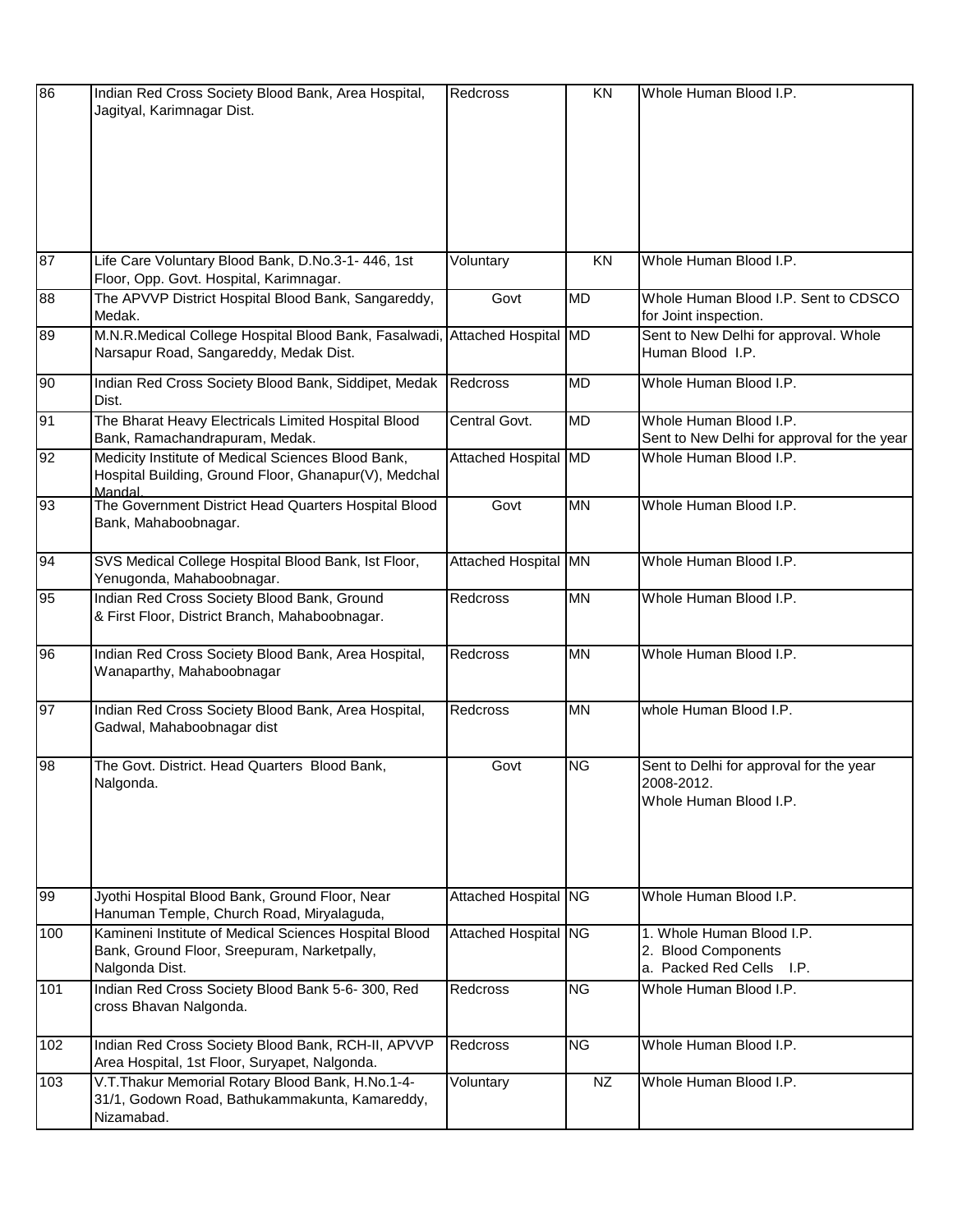| 104 | C.M.C.Blood Bank, Cristian Medical College, Dichpally,<br>Nizamabad                                                                                                                           | <b>Attached Hospital</b> | NZ        | Whole Human Blood I.P. Application not<br>received for the year 2010-2015.                                                            |
|-----|-----------------------------------------------------------------------------------------------------------------------------------------------------------------------------------------------|--------------------------|-----------|---------------------------------------------------------------------------------------------------------------------------------------|
| 105 | Indian Red Cross Society Blood Bank, Area Hosiptal,<br>Kamareddey, Nizamabad Dist.                                                                                                            | Redcross                 | NZ        | Whole Human Blood I.P.                                                                                                                |
| 106 | The Govt. Dist. Headquarters Hospital Blood Bank, 1st<br>Floor, District Headquarters Hospital premises,<br>Nizamabad                                                                         | Govt                     | <b>NZ</b> | Application received under process for the<br>year 2008-2012. Whole Human Blood I.P.                                                  |
| 107 | Indian Red Cross Society Blood Bank, Khaleelwadi,<br>Nizamabad                                                                                                                                | Redcross                 | NZ        | Whole Human Blood I.P.                                                                                                                |
| 108 | Perali Narasaiah Memorial Charitable Trust Blood Bank,<br>H.No.5-7-71, Khaleelwadi, Nizamabad.                                                                                                | Voluntary                | NZ        | Whole Human Blood I.P.                                                                                                                |
| 109 | S.B. Voluntary Blood Bank, H.No.5-6-812, 3rd Floor,<br>Amrutha Laxmi Hospital, Opp. Rajiv Gandhi Auditorium,<br>Khaleelwadi, Nizamabad.                                                       | Voluntary                | NZ        | Whole Human Blood I.P.                                                                                                                |
| 110 | Janani Voluntary Blood Bank D.No.125-28-11/1, GPR<br>Complex, KPHB Colony, Kukatpally                                                                                                         | Voluntary                | <b>RR</b> | Whole Human Blood I.P.                                                                                                                |
| 111 | M.M.Voluntary Blood Bank, 4-194, Ferozguda,<br>Balanagar, Hyderabad.                                                                                                                          | Voluntary                | RR        | 1. Whole Human Blood I.P.<br>2. Blood Components<br>a. Fresh Frozen Plasma I.P.                                                       |
| 112 | Life Voluntary Blood Bank, MIG-221, Second Floor,<br>KPHB Colony, Phase-I, Kukatpally, Ranga Reddy<br>District.                                                                               | Voluntary                | RR        | Whole Human Blood I.P.                                                                                                                |
| 113 | Rajya Lakshmi Charitable Trust Blood Bank, (A Unit of<br>Rajya Lakshmi Charitable Trust), 1st Floor, D.No.18-<br>77/78, Street No.3, Kamala Nagar, Chaitanyapuri,<br>Dilsukhnagar, Hyderabad. | Voluntary                | RR        | Whole Human Blood I.P.                                                                                                                |
| 114 | Kamineni Hospital, Blood Bank, L.B.Nagar, Hyderabad.                                                                                                                                          | <b>Attached Hospital</b> | <b>RR</b> | Whole Human Blood I.P.                                                                                                                |
| 115 | Shadan Institute of Medical Sciences Teaching Hospital<br>& Research Centre Blood Bank, Peerancheru, R.R.Dist                                                                                 | <b>Attached Hospital</b> | <b>RR</b> | Renewal proposal under process for the<br>2009-2013.<br>Whole Human Blood I.P.                                                        |
| 116 | Aware Global Hospital Blood Bank, Ground Floor(North<br>Block), Room No. 702 to 710, D.No.08-16-01,<br>Sowbhagya Nagar, Sagar Road, Saroor Nagar, RR<br>Dist.                                 | <b>Attached Hospital</b> | <b>RR</b> | 1. Whole Human Blood I.P.<br>2. Blood Components.<br>a. Packed Red Cells I.P.<br>b. Fresh Frozen Plasma<br>c. Platelets Concentrates. |
| 117 | Usha Mullapudi Cardiac Centre, Gajularamaramb (v),<br>Quthbullapur Municipality, Ranga Reddy District.                                                                                        | <b>Attached Hospital</b> | <b>RR</b> | Whole Human Blood I.P.                                                                                                                |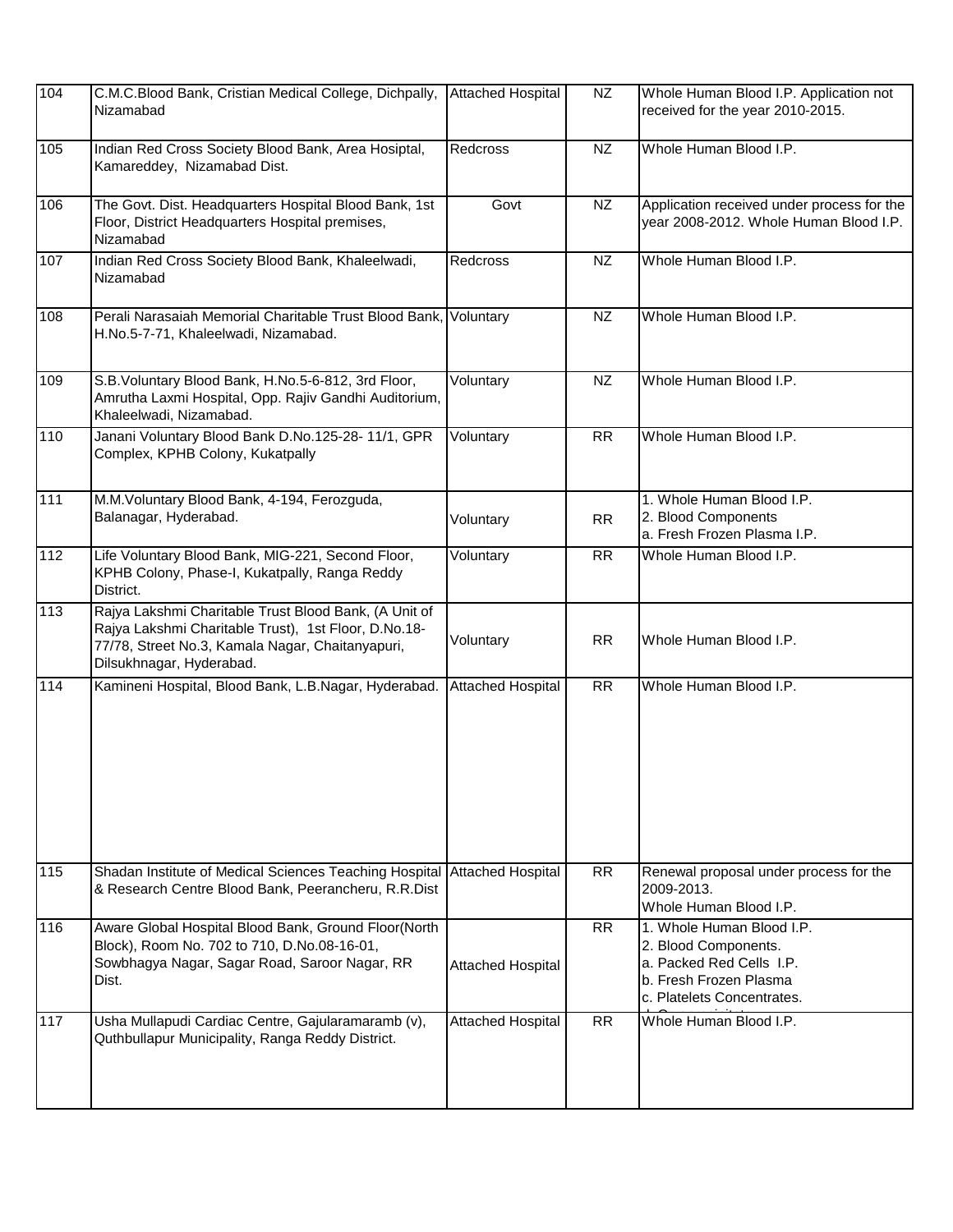| 118 | Poulomi Hospitals Pvt.Ltd Blood Bank, Plot No.A2, B-17, Attached Hospital<br>Rukminipuri, A.S.Rao Nagar, Ranga Reddy Dist.                                   |                          | <b>RR</b>       | Under SPO till date. Whole Human Blood<br>I.P.                                                                                                                                                                               |
|-----|--------------------------------------------------------------------------------------------------------------------------------------------------------------|--------------------------|-----------------|------------------------------------------------------------------------------------------------------------------------------------------------------------------------------------------------------------------------------|
| 119 | Bhaskar Medical College and General Hospital Blood<br>Bank, Sy. No.220, 221/2 & 228, Yenkapally Village,<br>Moinabad Mandal, R.R.Dist.                       | Attached Hospital        | $\overline{RR}$ | Whole Human Blood I.P.                                                                                                                                                                                                       |
| 120 | Mahavir General Hospital Blood Bank of Mahavir<br>Institute of Medical Sciences, Vikarabad, R.R.Dist                                                         | <b>Attached Hospital</b> | <b>RR</b>       | Renewal application is not received till<br>date.<br>Whole Human Blood I.P.                                                                                                                                                  |
| 121 | Asian Blood Bank of Asian Health Foundation, Plot<br>No.2, 2nd floor, Shanthi Surabhi Complex, Dr.A.S.Rao<br>Nagar X roads, Hyderabad.                       | Voluntary                | $\overline{RR}$ | Whole Human Blood I.P.<br>Sent to the New Delhi for approval                                                                                                                                                                 |
| 122 | Indian Red Cross Society Blood Bank, Government<br>Health centre, Vikarabad, R.R.District.                                                                   | Redcross                 | <b>RR</b>       | Whole Human Blood I.P.                                                                                                                                                                                                       |
| 123 | Dr.V.R.K. Womens college and general Hospital Blood<br>Bank, sy.No.176/38, Aziznagar(v), Moinabad Mandal,<br>R.R.Dist                                        | <b>Attached Hospital</b> | <b>RR</b>       | Whole Human Blood I.P.                                                                                                                                                                                                       |
| 124 | Malla Reddy Medical College and Malla Reddy General<br>Hospital Blood Bank, Survey No.138, Suraram Main<br>Roads, Quthbullapur Mandal, Ranga Reddy District. | <b>Attached Hospital</b> | <b>RR</b>       | Whole Human Blood I.P.                                                                                                                                                                                                       |
| 125 | ADRM Hospital and Blood Bank, 4th Floor, D.No. 9-2,<br>Plot No. 3, Ramanthapur, Hyderabad                                                                    | <b>Attached Hospital</b> | <b>RR</b>       | 1. Whole Human Blood I.P.<br>2. Blood Components<br>a. Packed Red Cells I.P.<br>b. Fresh Frozen Plasma.<br>c. Platelet Rich Plasma<br>d. Platelet Concentrate U.S.P.<br>3. Apheresis (Plasmapheresis &<br>Plateletpheresis). |
| 126 | The Govt. MGM Hospital Blood Bank, 1st Floor,<br>O.P.Block, MGM. Hospital, Warangal.                                                                         | Govt                     | <b>WL</b>       | 1. Whole Human Blood I.P.<br>2. Blood Components<br>a. Packed Red Cells I.P.<br>b. Fresh Frozen Plasma B.P.<br>c. Platelets Rich Plasma<br>d. Platelets Rich Conc.                                                           |
| 127 | Warangal Institute of Medical Sciences Blood Bank,<br>D.No 7/45/7, Thimmapur, Hunter Road, Warangal.                                                         | Attached Hospital WL     |                 | Whole Human Blood I.P.                                                                                                                                                                                                       |